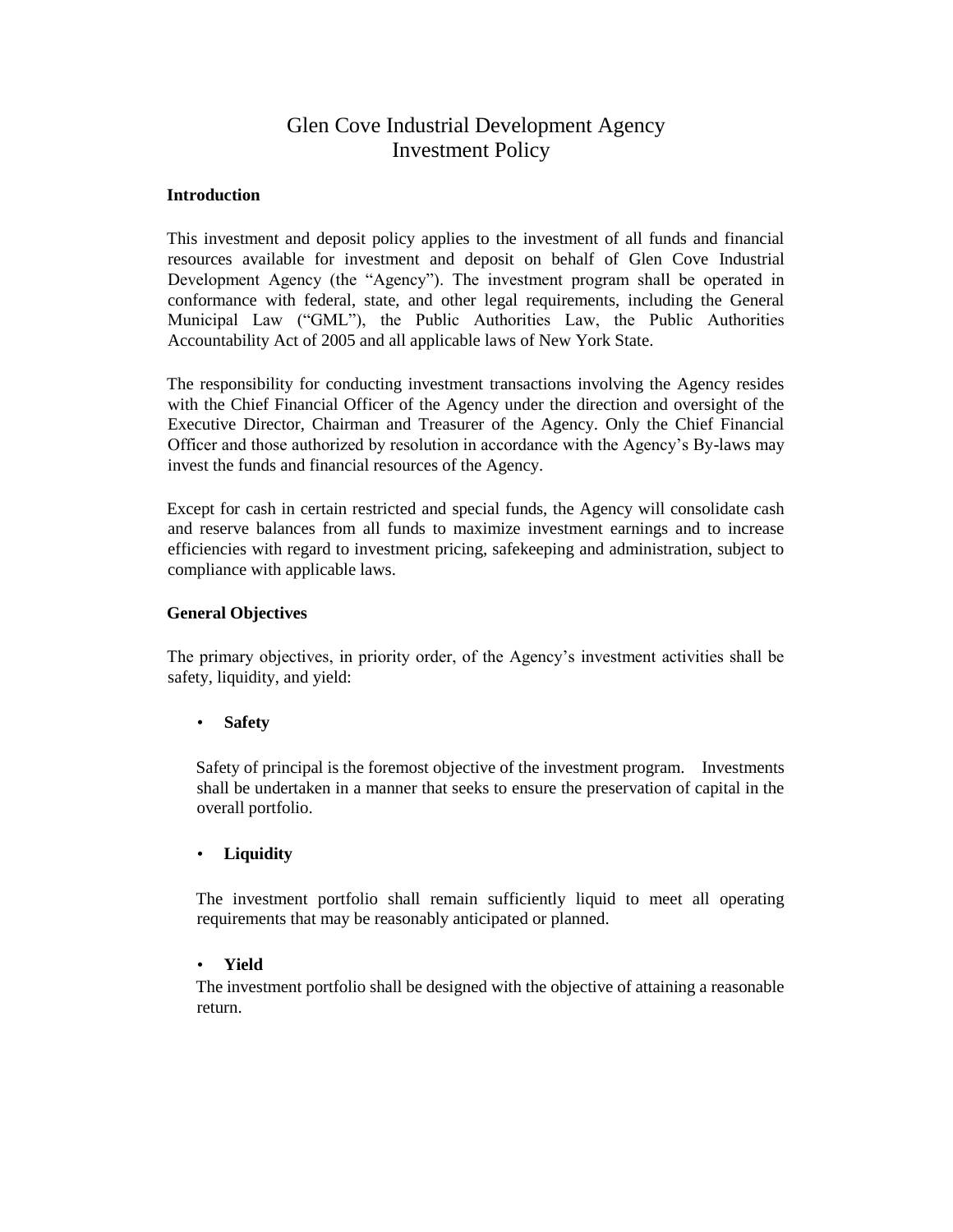### **Standards of Care**

# • **Prudence**

The investment officials and any individuals responsible for depositing or investment of the Agency's funds and financial resources shall use good judgment and care when making investments or deposits for the Agency.

# **Ethics and Conflicts of Interest**

Officers and employees involved in the investment process must refrain from personal business activity that could conflict with the proper execution and management of the investment program, or that could impair their ability to make impartial decisions. Employees and investment officials must disclose any material interests in financial institutions with which they conduct business. They must further disclose any personal financial/investment positions that could be related to the performance of the investment portfolio. Employees and officers must refrain from undertaking personal investment transactions with the same individual with whom business is conducted on behalf of the Agency.

# **Authorized Financial Institutions, Depositories, and Broker/Dealers**

The Agency shall maintain a list of financial institutions and depositories authorized to provide depository and investment services. In addition, a list will be maintained of approved limits of the amount of investment that can be made with each financial institution or dealer. This list must be approved by the Agency's members. All financial institutions and broker/dealers who desire to become qualified for investment transactions must be credit worthy and supply the following documents to the Agency, as applicable:

Audited financial statements demonstrating compliance with state and federal capital adequacy guidelines

- Proof of National Association of Securities Dealers (NASD) membership
- Proof of state registration
- Completed broker/dealer questionnaire
- Certification of having read and understood and agreeing to comply with the Agency's investment policy
- Evidence of adequate insurance coverage

An annual review of the financial condition and registration of all qualified financial institutions and broker/dealers must be conducted annually by the Executive Director, Chairman, Chief Financial Officer and Treasurer.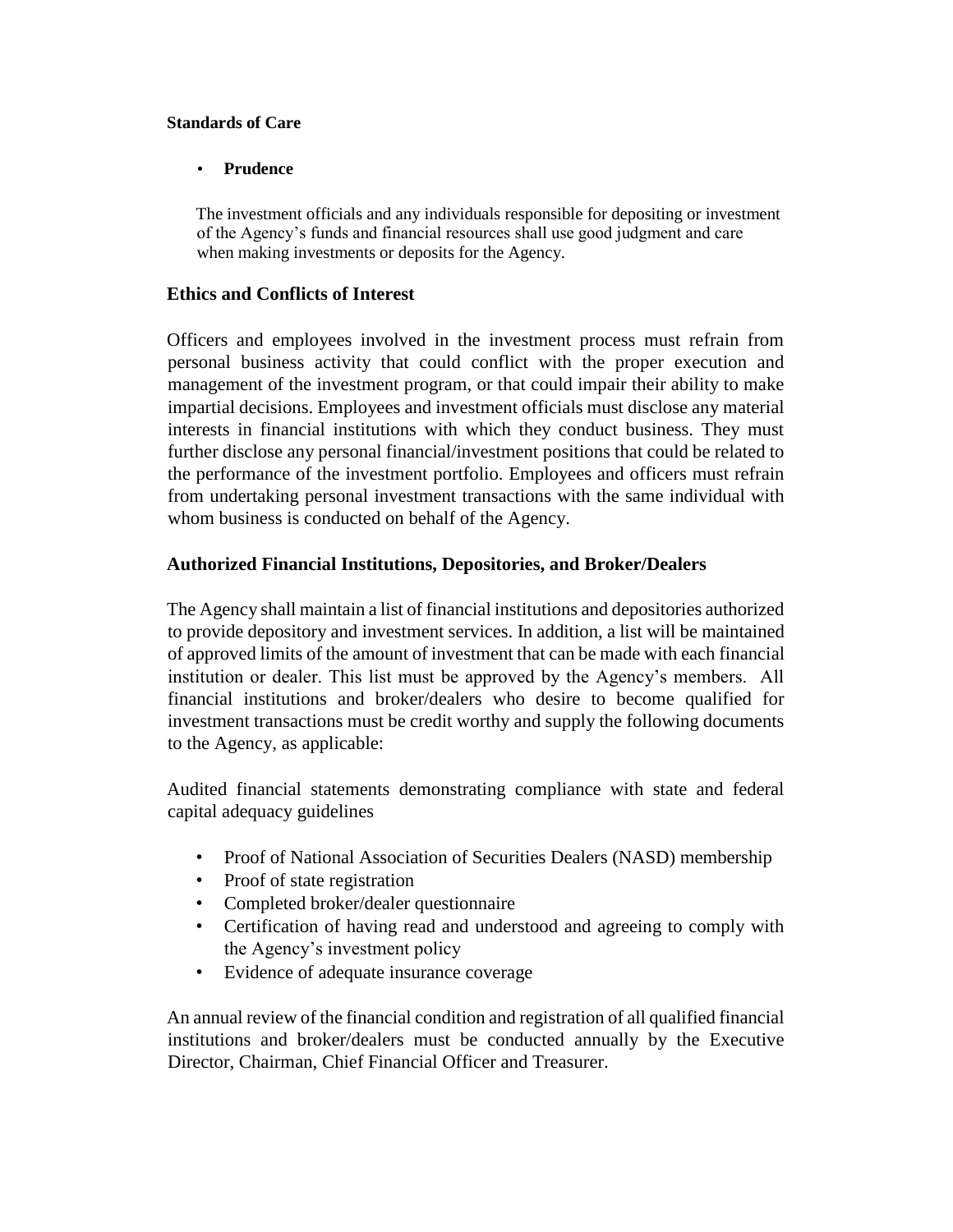# **Internal Controls**

The Chief Financial Officer is responsible for establishing and maintaining an internal control structure designed to ensure that the assets of the Agency are protected from loss, theft or misuse and that deposits and investments are safeguarded against loss from unauthorized use or disposition, that transactions are executed in accordance with management's authorization and recorded properly and are managed with applicable laws and regulations. The Chief Financial Officer shall provide an investment report to management on a quarterly basis. This report will state current investments, rates of returns and terms of maturity.

Accordingly, the Chief Financial Officer must establish a process for an annual independent review by an external auditor to assure compliance with policies and procedures or, alternatively, compliance should be assured through the Agency's annual independent audit.

### **Suitable and Authorized Investments**

Pursuant to Section 11 of the GML, the following investments will be permitted by the Agency for funds that are not required for immediate expenditure or that will exceed projected cash flow:

U.S. Treasury obligations which carry the full faith and credit guarantee of the United States government

U.S. government agency and instrumentality obligations that have a liquid market with a readily determinable market value

Certificates of deposit

Special time deposit accounts

### **Collateralization**

Full collateralization by insurance of the Federal Deposit Insurance Corporation or with obligations of the U.S. Treasury is required on all demand deposit accounts, including checking accounts and non-negotiable certificates of deposit. The market value of collateral shall at all times be equal to or exceed the principal value marked to market no less frequently than weekly.

### **Diversification**

It is the policy of the Agency to diversify its investment portfolios. To eliminate risk of loss resulting from the over-concentration of assets in a specific maturity, issuer, or class of securities, all cash and cash equivalent assets in all Agency funds shall be diversified by